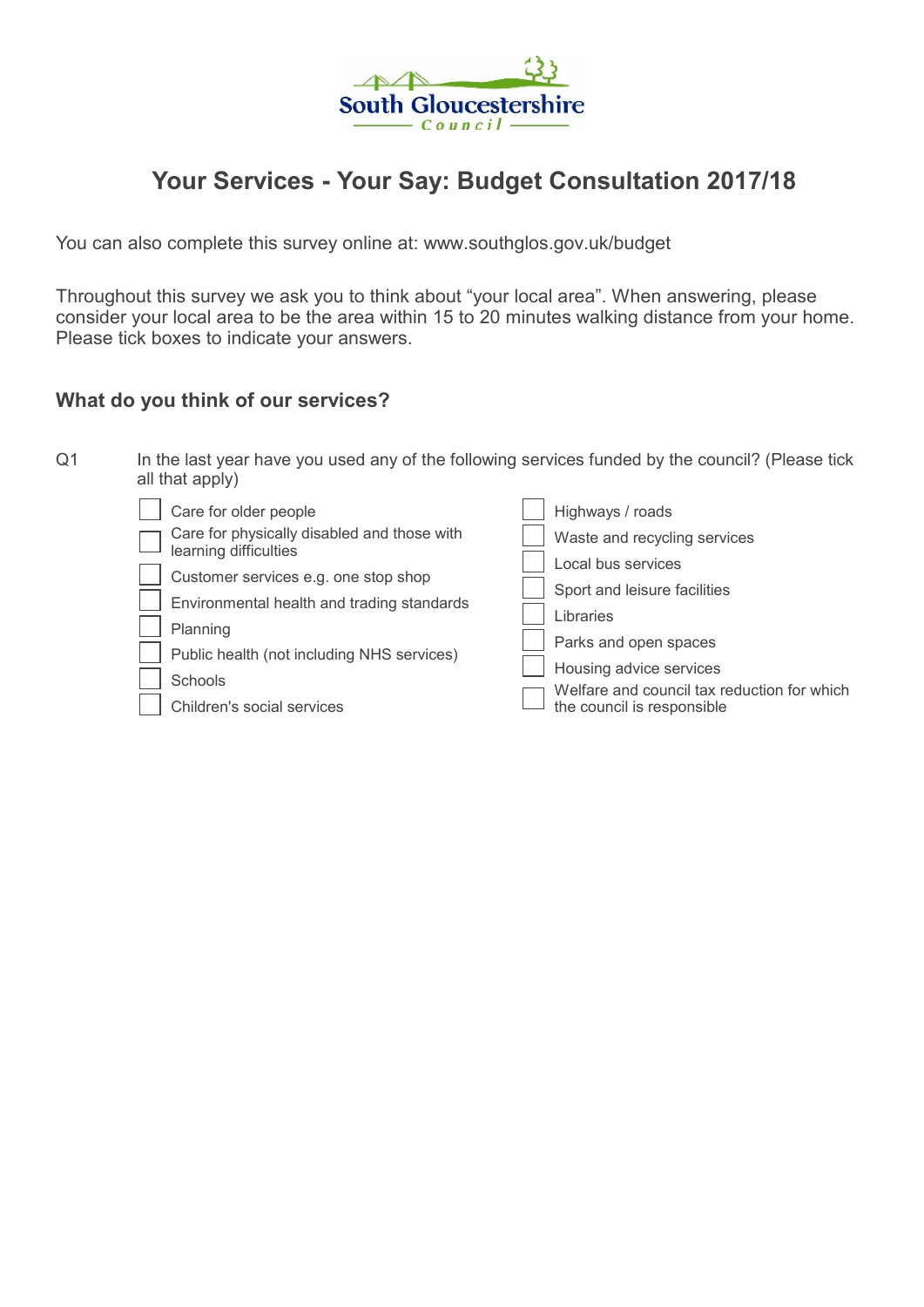Q2 South Gloucestershire Council is a key provider of public services locally, so we would like your views on some of the main services it provides. How satisfied or dissatisfied are you with each of the following services provided or supported by South Gloucestershire Council?

|                                                                                          |                                | Neither<br>satisfied or | Fairly       | Very         | Don't know / |
|------------------------------------------------------------------------------------------|--------------------------------|-------------------------|--------------|--------------|--------------|
|                                                                                          | Very satisfied Quite satisfied | dissatisfied            | dissatisfied | dissatisfied | Not used     |
| Care for older people                                                                    |                                |                         |              |              |              |
| Care for physically<br>disabled and those<br>with learning<br>difficulties               |                                |                         |              |              |              |
| Children's social<br>services                                                            |                                |                         |              |              |              |
| <b>Customer services</b>                                                                 |                                |                         |              |              |              |
| Environmental health<br>and trading<br>standards                                         |                                |                         |              |              |              |
| Housing advice<br>services                                                               |                                |                         |              |              |              |
| Highways and roads                                                                       |                                |                         |              |              |              |
| Libraries                                                                                |                                |                         |              |              |              |
| Local bus services                                                                       |                                |                         |              |              |              |
| Parks and open<br>spaces                                                                 |                                |                         |              |              |              |
| Planning                                                                                 |                                |                         |              |              |              |
| Public Health (not<br>including NHS<br>services)                                         |                                |                         |              |              |              |
| Schools                                                                                  |                                |                         |              |              |              |
| Sport and leisure<br>facilities                                                          |                                |                         |              |              |              |
| Waste and recycling<br>services                                                          |                                |                         |              |              |              |
| Welfare benefits and<br>council tax reduction<br>for which the council<br>is responsible |                                |                         |              |              |              |

#### The Council Savings Programme

Now in their seventh year of national austerity measures, all local authorities are experiencing unprecedented constraints on spending and must continue to review what they do and how it is done in order to achieve the necessary savings and balance their books.

During the last six years we have reduced our spending by nearly £63.6m through a range of efficiency measures, helping us to protect frontline services from spending reductions while delivering better value for money to residents.

Despite the council tax increase this year, the future projections of expenditure and income through to 2020/21 indicate that further tough decisions will also be needed in these future years as the gap between the forecast resources available and expenditure continues to increase. We therefore need to continue to reduce our spending and have already provisionally identified £14m per annum of further savings by 2019/20. In addition to this the council projects it will still need to find an additional £13m of savings over this period to balance the books.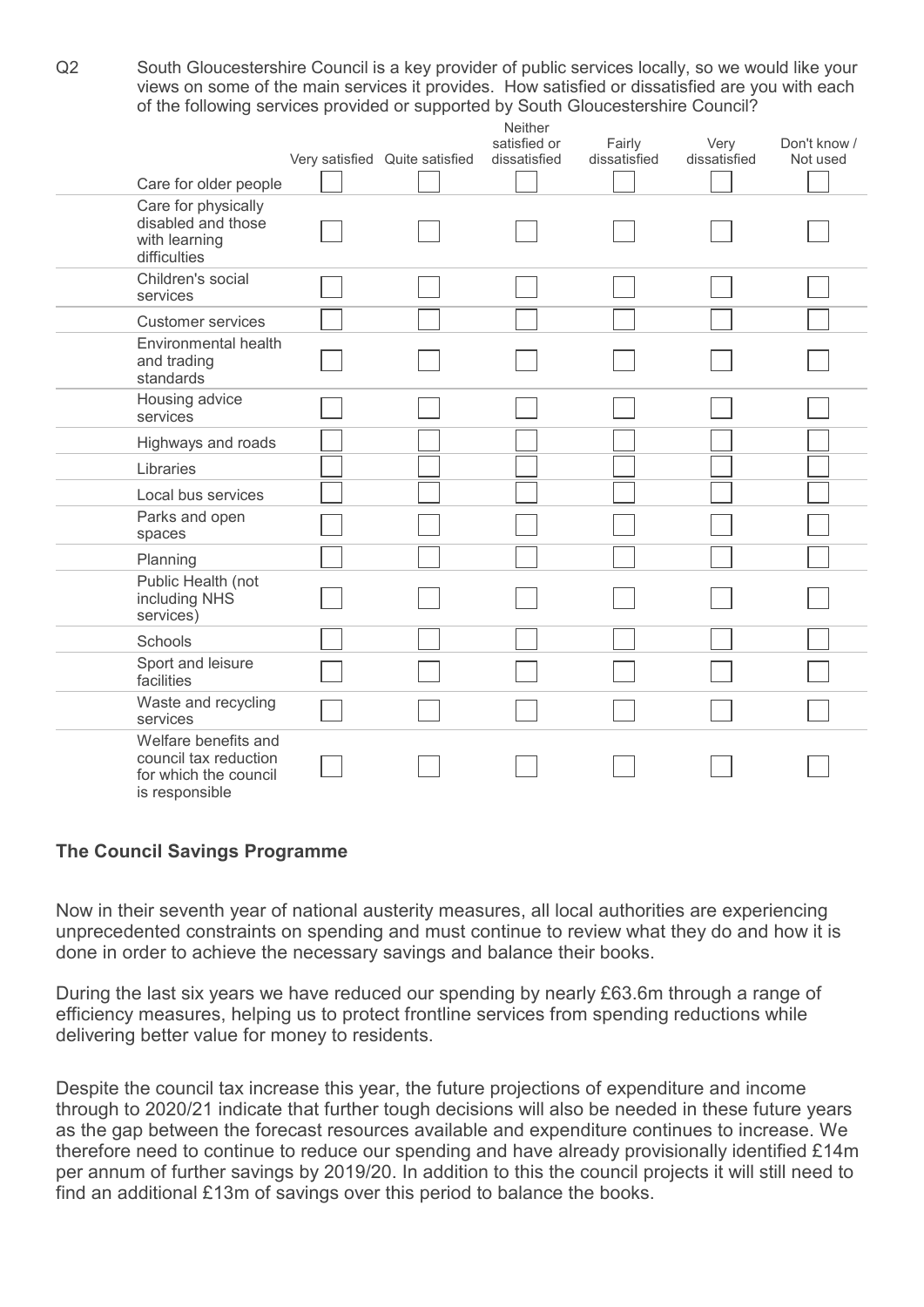This is a significant amount and will involve far-reaching changes to our role as well as the services we provide. We will become a smaller council, delivering fewer services, and will need to review our priorities to make sure our more limited resources are focused on our 'core' activities. At the same time we will continue to work more closely with local residents, strengthening and encouraging communities to take greater responsibility for local services to ensure that people's needs are met.

Your answers to this survey will help shape the council's decisions in relation to future service provision

Q3 The council has identified the core services that in future it will focus its limited resources on delivering. How strongly do you agree or disagree with these core service areas?

|                                                                               | Strongly agree Tend to agree | Neither agree<br>or disagree | Tend to<br>disagree | Strongly<br>disagree | Don't know |
|-------------------------------------------------------------------------------|------------------------------|------------------------------|---------------------|----------------------|------------|
| Delivering jobs,<br>homes and<br>infrastructure                               |                              |                              |                     |                      |            |
| Improving<br>educational<br>outcomes                                          |                              |                              |                     |                      |            |
| Maintaining safe and<br>clean communities                                     |                              |                              |                     |                      |            |
| Closing the gaps -<br>income, education &<br>health                           |                              |                              |                     |                      |            |
| Safeguarding<br>vulnerable children<br>and adults                             |                              |                              |                     |                      |            |
| Meeting assessed<br>needs for children<br>and adults                          |                              |                              |                     |                      |            |
| Please tell us if you think there are any core<br>service priorities missing? |                              |                              |                     |                      |            |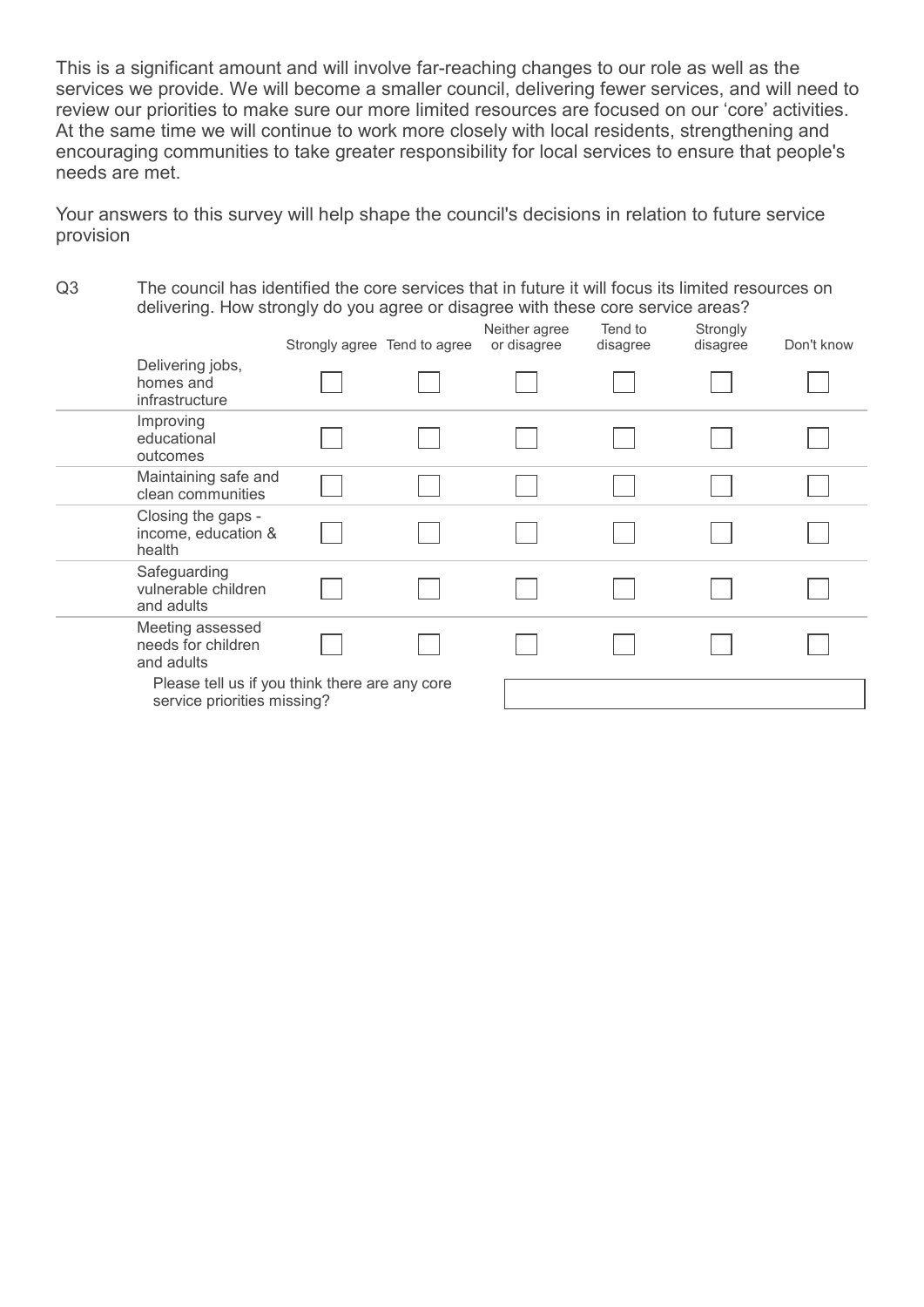Q4 In the future, the council will need to find ways to make services more affordable as it adjusts to its more limited resources. How strongly do you agree or disagree with the following approaches?

|                                                                                                                                              | Strongly agree Tend to agree | Neither agree<br>or disagree | Tend to<br>disagree | Strongly<br>disagree | Don't know |
|----------------------------------------------------------------------------------------------------------------------------------------------|------------------------------|------------------------------|---------------------|----------------------|------------|
| Targeting resources<br>on the most<br>vulnerable and<br>people most in need                                                                  |                              |                              |                     |                      |            |
| Reducing the quality<br>of some services<br>provided                                                                                         |                              |                              |                     |                      |            |
| Increasing fees and<br>charges for some<br>services                                                                                          |                              |                              |                     |                      |            |
| Making more<br>services available<br>online                                                                                                  |                              |                              |                     |                      |            |
| Using digital<br>technology more<br>widely to support the<br>delivery of services                                                            |                              |                              |                     |                      |            |
| Making more<br>efficient use of<br>council assets such<br>as land and buildings                                                              |                              |                              |                     |                      |            |
| Scaling back or stop<br>providing some<br>services                                                                                           |                              |                              |                     |                      |            |
| Stopping provision of<br>some discretionary<br>services to protect<br>services to older<br>people and the<br>vulnerable                      |                              |                              |                     |                      |            |
| Changing working<br>practices to make<br>better use of<br>technology and more<br>efficient ways of<br>working                                |                              |                              |                     |                      |            |
| Working in<br>partnership and<br>sharing services with<br>other councils and<br>public sector<br>agencies                                    |                              |                              |                     |                      |            |
| Transferring services<br>to other<br>organisations like<br>commercial<br>companies                                                           |                              |                              |                     |                      |            |
| <b>Transferring services</b><br>to other<br>organisations like<br>community groups,<br>social enterprises<br>and town and parish<br>councils |                              |                              |                     |                      |            |
| Encouraging more<br>people to volunteer<br>their time to become<br>involved in the<br>delivery of services                                   |                              |                              |                     |                      |            |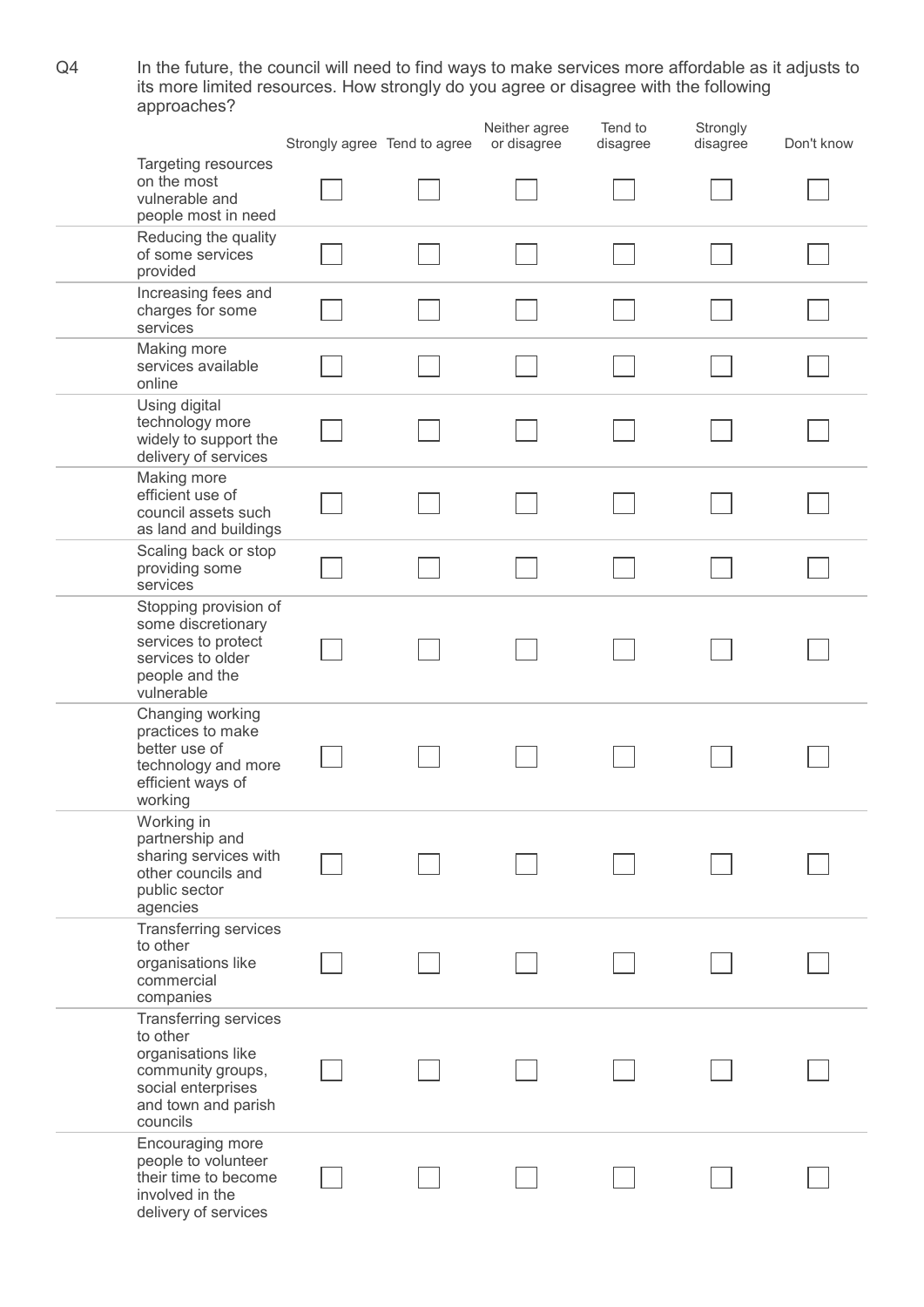Q5 Please tell us about any other ways that you think the council could save money or provide services more efficiently?

Q6 Please tell us about any other ways in which you think the council could support local communities to deal with these changes.

Q7 What do you think the impact of these changes will have on you, your local community and the services you receive?

## Council tax options for 2017/18

South Gloucestershire Council is considering its budget and council tax levels for next year. Prior to last year the council had frozen council tax levels for five consecutive years. In November 2015 the then Chancellor announced that local authorities could raise an additional 2% council tax levy (precept) to support care for older people as well as a council tax increase of no more than a 2% without incurring any penalty.

In February of this year the council approved its 2016/17 revenue budget, confirming a council tax increase of 1.99% along with the 2% precept for adult social care. It also approved outline budgets for the following three years (2017/18 to 2019/20) - to help it plan for the future. These included planning assumptions for council tax to rise by 1.99% in each of those years, as well as adding the 2% adult social care precept each year, to cover additional spending on adult social care costs. This will be subject to the House of Commons' approval of referendum limits for 2017/18.

Even assuming that the full Council Savings Plan is delivered by 2019/20 and the full council tax and adult social care precept increases go ahead, there will still be a forecast budget gap of over £13m in 2019/20. If the council decides not to increase council tax in future years, then additional savings of approximately £1m per 1% of council tax will need to be found for each year an increase is not made.

Please note that the council has no control over the council tax collected on behalf of the Police, Fire Service and parish and town councils. Each of these bodies will make their own independent decisions.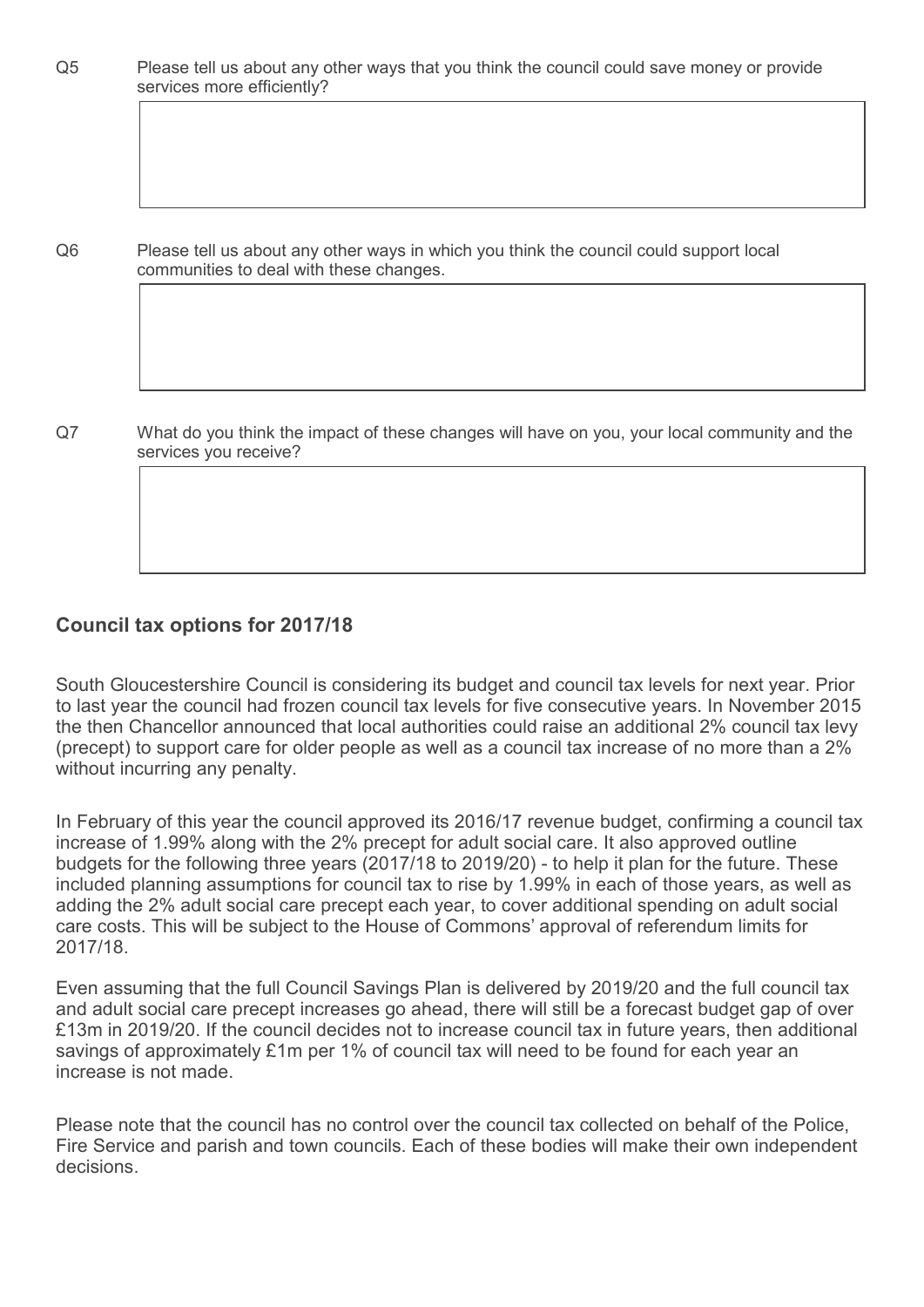The council would like your views on the level of council tax the council should consider for 2017/18.

### Option 1: To increase council tax in 2017/18 by 1.99% and in addition to raise a 2% council tax levy specifically to support care for older people

Looking after older people, for example in care homes or with help in their own homes, is the biggest part of the council's budget. Nationally, it is estimated that by 2019/20 the cost of supporting older people's care needs will increase by some £6billion. The additional 2% council tax levy will contribute around £2 billion towards this increase in 2019/20 if all relevant authorities take up this option.

If taken, this would mean a 3.99% council tax increase for South Gloucestershire Council and would be an increase of £51.67 per year (or £4.30 per month) for a band D household, raising an additional £4.7 million and removing the need for additional savings/reductions in services over and above those mentioned above.

#### Option 2: To increase council tax in 2017/18 by 1.99%

This would mean an increase of £25.77 per year (or £2.15 per month) for a band D household. This would raise an additional £2.4 million. With no adult social care precept this could mean further cuts of £2.3m to council services in order to maintain adult social care services at their current level.

### Option 3: To freeze council tax in 2017/18 at the current level.

While the council is committed to protecting frontline services as much as possible, if council tax is not increased, this would mean further cuts to council services because the current level of service would no longer be affordable. The council would need to make additional savings of around £4.7m more than those which have already been identified.

| Q8 | Which of the following options would you prefer?                                                                                                                                                                       |                                                                       |
|----|------------------------------------------------------------------------------------------------------------------------------------------------------------------------------------------------------------------------|-----------------------------------------------------------------------|
|    | Option one: A 1.99% increase in council tax<br>in addition to a 2% council tax levy<br>specifically to support care for older people<br>(3.99% increase in council tax)<br>Option two: A 1.99% increase in council tax | Option three: A 0% rise in council tax<br>No preference<br>Don't know |

# Extra question on adult social care precept increase of up to 3% in 2017/18 & 2018/19

Central Government is currently consulting on a proposal within the 2017-18 local government finance settlement which allows for an increase to the flexibility offered on the use of the Adult Social Care precept. The policy intention set out at the time of the 2016-17 Settlement was that this would be 2% per year up to 2019-20.

In recognition of the particular pressures on adult social care services, especially in the next two years, social care authorities will now be able to introduce the rise sooner. They will have the freedom to increase by up to 3% in 2017-18 or 2018-19, but still cannot exceed 6% in total over the three-year period.

This means that the total rise in bills should not be any greater over the period, but because the rise would be earlier, this would generate an additional £3.7m of resources over this period for investment in adult social care.

As South Gloucestershire Council is currently consulting on its budget and council tax levels for 2017-18, we would like to gauge your views on the following option: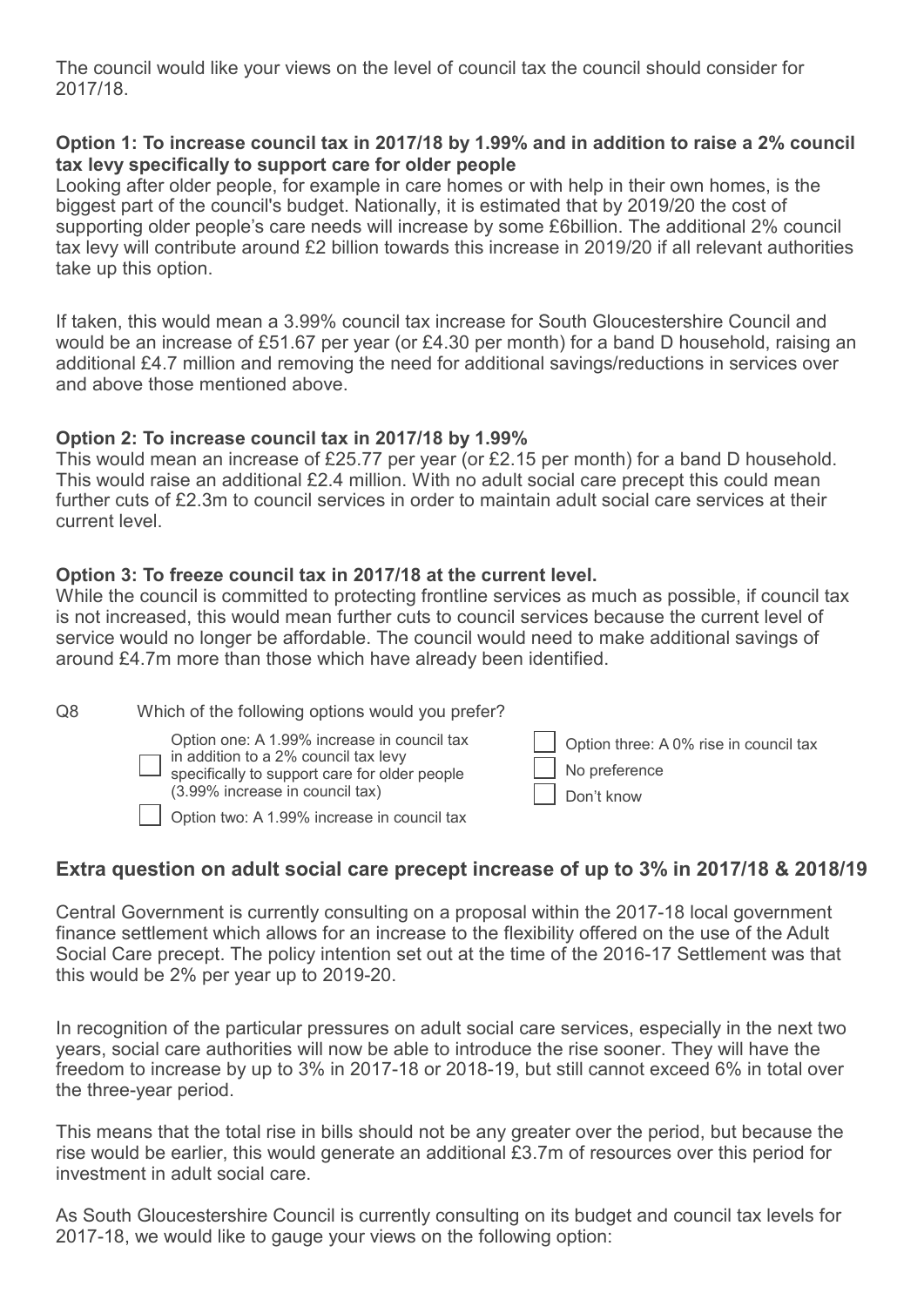Q9 To what extent do you agree or disagree that the council should further increase the adult social care precept from 2% to 3% for 2017-18 and 2018-19, resulting in a 0% increase (rather than 2%) in 2019/20?

| Strongly agree             | $\vert$ Tend to disagree  |
|----------------------------|---------------------------|
| Tend to agree              | $\vert$ Strongly disagree |
| Neither agree nor disagree | Don't know                |

Councils wishing to use the extra freedom to raise their precept by 3% instead of 2% in 2017-18 must also show how they plan to use this extra money to improve social care.

To ensure that councils are using income from the precept for adult social care, councils will be required to publish a description of their plans, including changing levels of spend on adult social care and other services. This must be signed off by the Chief Finance Officer.

#### Please note that should these increases go ahead in the 2017-19 period there would be no further increase in the 2019-20 year.

### What do you think of your local area and the council?

Throughout this survey we ask you to think about "your local area". When answering, please consider your local area to be the area within 15 to 20 minutes walking distance from your home.

Q10 Overall, how satisfied or dissatisfied are you with your local area as a place to live?

| Very satisfied                     | Fairly dissatisfied |
|------------------------------------|---------------------|
| Fairly satisfied                   | Very dissatisfied   |
| Neither satisfied nor dissatisfied | Don't know          |

Q11 Over the past 2 years, do you feel that South Gloucestershire has become a better place to live, is the same or is worse?

| Better   | $\vert$ Worse |
|----------|---------------|
| The same | Don't know    |

Your local area receives services from South Gloucestershire Council. South Gloucestershire Council is responsible for a range of services such as refuse collection, street cleaning, planning, education, social care services and road maintenance.

Q12 Overall, how satisfied or dissatisfied are you with the way South Gloucestershire Council runs things?

| Very satisfied                     | Fairly dissatisfied |
|------------------------------------|---------------------|
| Fairly satisfied                   | Very dissatisfied   |
| Neither satisfied nor dissatisfied | Don't know          |

In considering the next questions, please think about the range of services South Gloucestershire Council provides to the community as a whole, as well as the services your household uses. It does not matter if you do not know all the services South Gloucestershire Council provides to the community. We would like your general opinion.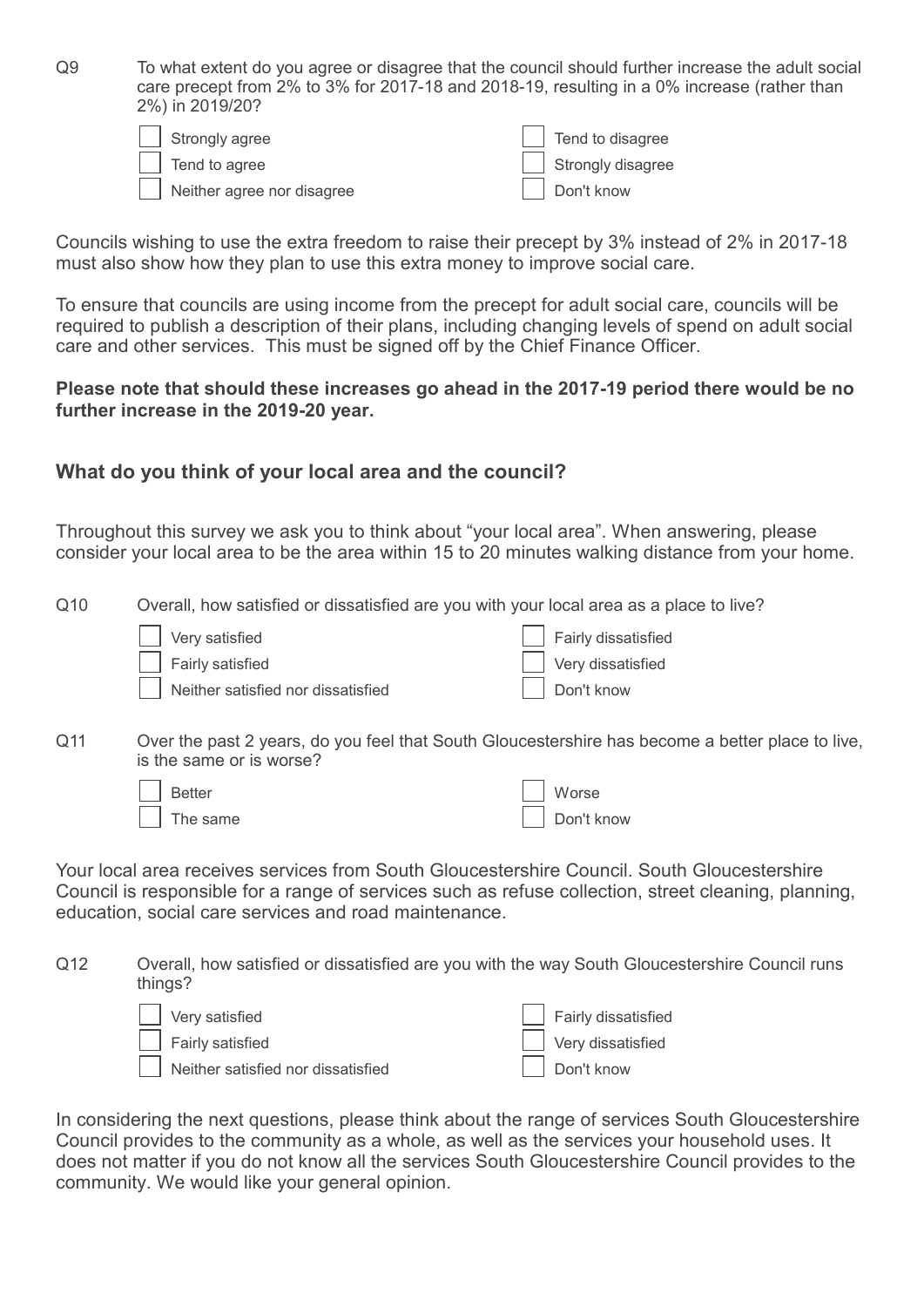| Q13 | To what extent do you agree or disagree that South Gloucestershire Council provides value for<br>money?                   |                                                                                               |  |
|-----|---------------------------------------------------------------------------------------------------------------------------|-----------------------------------------------------------------------------------------------|--|
|     | Strongly agree                                                                                                            | Tend to disagree                                                                              |  |
|     | Tend to agree                                                                                                             | Strongly disagree                                                                             |  |
|     | Neither agree nor disagree                                                                                                | Don't know                                                                                    |  |
|     |                                                                                                                           |                                                                                               |  |
| Q14 | about the services it provides?                                                                                           | To what extent do you agree or disagree that South Gloucestershire Council keeps you informed |  |
|     | Strongly agree                                                                                                            | Tend to disagree                                                                              |  |
|     | Tend to agree                                                                                                             | Strongly disagree                                                                             |  |
|     | Neither agree nor disagree                                                                                                | Don't know                                                                                    |  |
| Q15 | about any proposals for change?                                                                                           | To what extent do you agree or disagree that South Gloucestershire Council keeps you informed |  |
|     | Strongly agree                                                                                                            | Tend to disagree                                                                              |  |
|     | Tend to agree                                                                                                             | Strongly disagree                                                                             |  |
|     | Neither agree nor disagree                                                                                                | Don't know                                                                                    |  |
| Q16 | residents?                                                                                                                | To what extent do you think South Gloucestershire Council acts on the concerns of local       |  |
|     | A great deal                                                                                                              | Not at all                                                                                    |  |
|     | A fair amount                                                                                                             | Don't know                                                                                    |  |
|     | Not very much                                                                                                             |                                                                                               |  |
| Q17 | How strongly do you agree or disagree with the following statement?<br>I can influence decisions affecting my local area. |                                                                                               |  |
|     | Strongly agree                                                                                                            | Tend to disagree                                                                              |  |
|     | Tend to agree                                                                                                             | Strongly disagree                                                                             |  |
|     | Neither agree nor disagree                                                                                                | Don't know                                                                                    |  |
|     | <b>Your comments</b>                                                                                                      |                                                                                               |  |
| Q18 |                                                                                                                           | Please use this space to make any comments or suggestions that you think are relevant.        |  |
|     |                                                                                                                           |                                                                                               |  |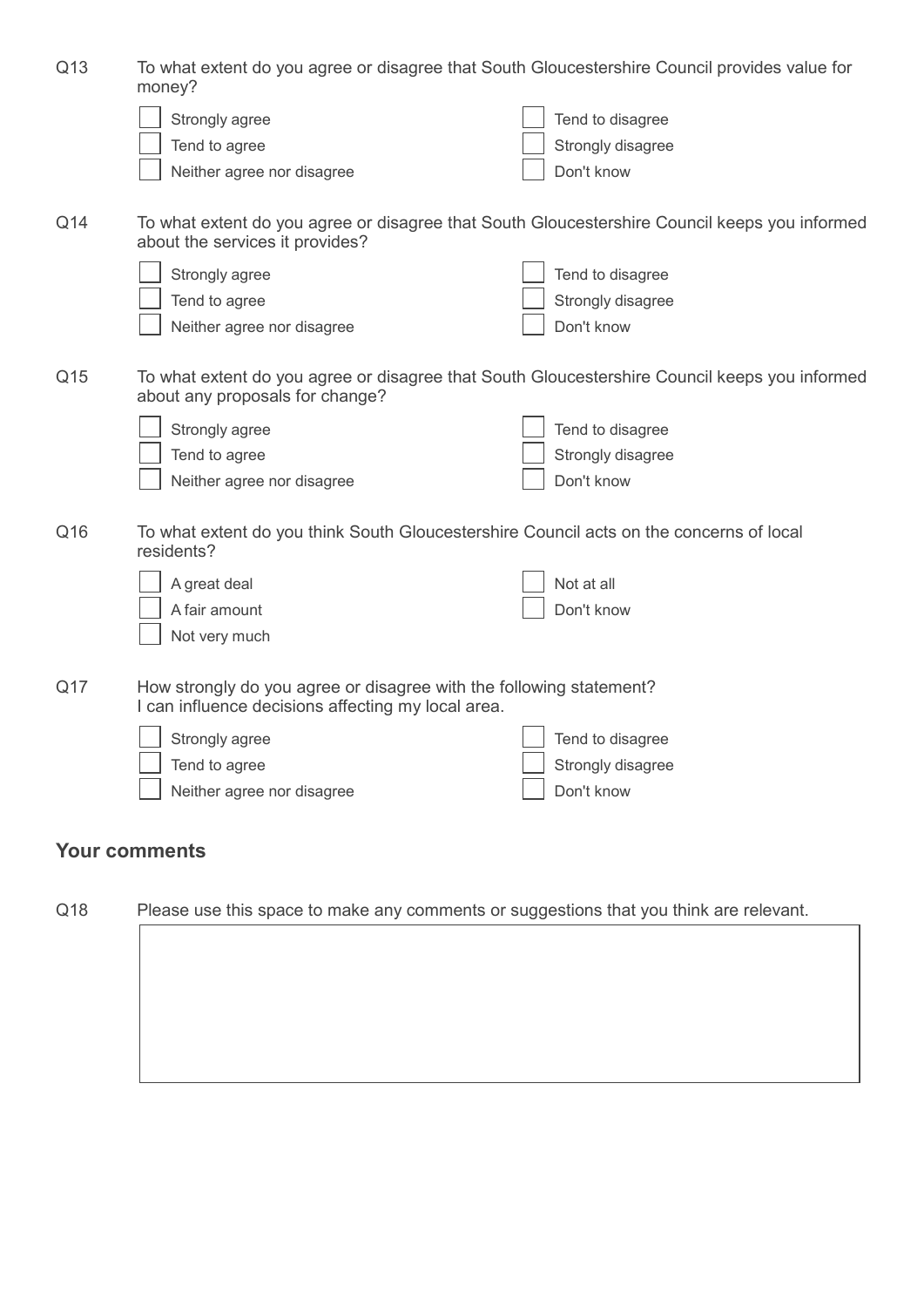### Future Devolution Consultation

*Please note that this is separate to the council's budget consultation.*

Devolution is where national government gives more power and funding to local government.

Here in the West of England, three councils - Bath & North East Somerset Council, Bristol City Council and South Gloucestershire Council endorsed a West of England devolution deal agreed in March 2016. When the final decision is made in November 2016, if the three councils agree to proceed, the deal, would be the largest in the country, worth £1 billion or £1,000 per head of population. This deal would see more decisions being made locally on topics such as transport, housing and skills and could help to create more local jobs and speed up housing development.

Alongside this devolution deal, the councils are also working collectively on a Joint Spatial Plan to identify the housing and employment needs for the region and a Joint Transport Plan, identifying the transport infrastructure to support development.

The three councils would work together as a West of England Mayoral Combined Authority to oversee the new funding and powers. A requirement of the deal would be for the public to elect a West of England Mayor (in May 2017) who would oversee the new funding and powers. The West of England Mayor, the leaders of Bath & North East Somerset and South Gloucestershire Councils and the Mayor of Bristol would be the members of the West of England Mayoral Combined Authority.

The Government has been very clear that such a devolution deal is the beginning of a process that allows Combined Authorities headed by a Mayor to negotiate further deals for additional local control over spending priorities and powers to support these. South Gloucestershire would like to receive your views on the priorities emerging from the current deal and the priorities for any further devolution.

Q19 The devolution deal agreed in March 2016 identified speeding up housing delivery as a priority. Do you agree that this area should remain a priority for any future discussions?

| $\vert$ Strongly agree             | $\vert$ Tend to disagree |
|------------------------------------|--------------------------|
| $\sqrt{\phantom{a}}$ Tend to agree | Strongly disagree        |
| Neither agree nor disagree         | Don't know               |
| Comment                            |                          |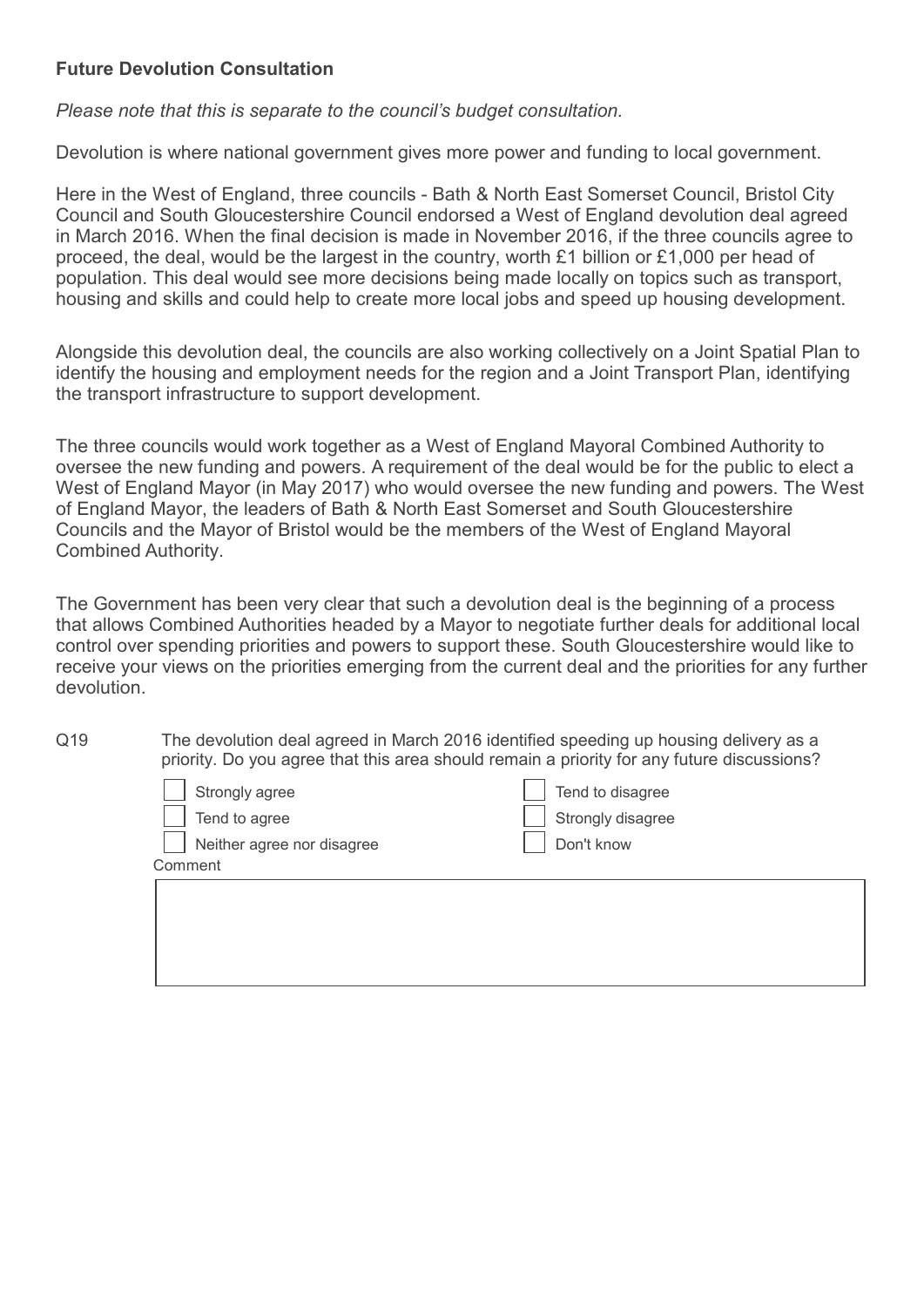Q20 The Joint Transport Study (2016) has shown a need for £7.5bn of investment in transport to match the regions housing and employment needs. Do you agree investment in transport should be a priority?

| Strongly agree             | $\vert$ Tend to disagree  |
|----------------------------|---------------------------|
| Tend to agree              | $\vert$ Strongly disagree |
| Neither agree nor disagree | Don't know                |
| Comment                    |                           |

Q21 The devolution deal agreed in March 2016 will see the Adult Education Budget (aged 19 and over) decided locally, which could allow the Combined Authority to better match provision of courses to local labour market requirements. Do you agree that future discussions should go further and seek greater control over education provision from the age of 16 to be able to respond better to local employment needs?

| Strongly agree             | Tend to disagree  |
|----------------------------|-------------------|
| Tend to agree              | Strongly disagree |
| Neither agree nor disagree | Don't know        |
| Comment                    |                   |
|                            |                   |
|                            |                   |
|                            |                   |
|                            |                   |
|                            |                   |

Q22 Overall, the devolution deal agreed in March 2016 saw funding and changes to legislation to allow decisions to be made locally for Housing, Transport, Skills, Employment and Business Support. With the possibility of future discussions leading to further deals, are there any more areas you would like to see treated as a priority?

Please leave any comments here



### About you - responding as?

| Q <sub>23</sub> | Are you responding as?                                                                                       |                                              |       |  |
|-----------------|--------------------------------------------------------------------------------------------------------------|----------------------------------------------|-------|--|
|                 | A local resident<br>A voluntary, community<br>sector organisation                                            | A parish or town council<br>A local business | Other |  |
|                 | If 'other' please specify or if you are responding on<br>behalf of an organisation, please tell us its name. |                                              |       |  |
| Q <sub>24</sub> | Please tell us your full postcode i.e. BS* ***                                                               |                                              |       |  |